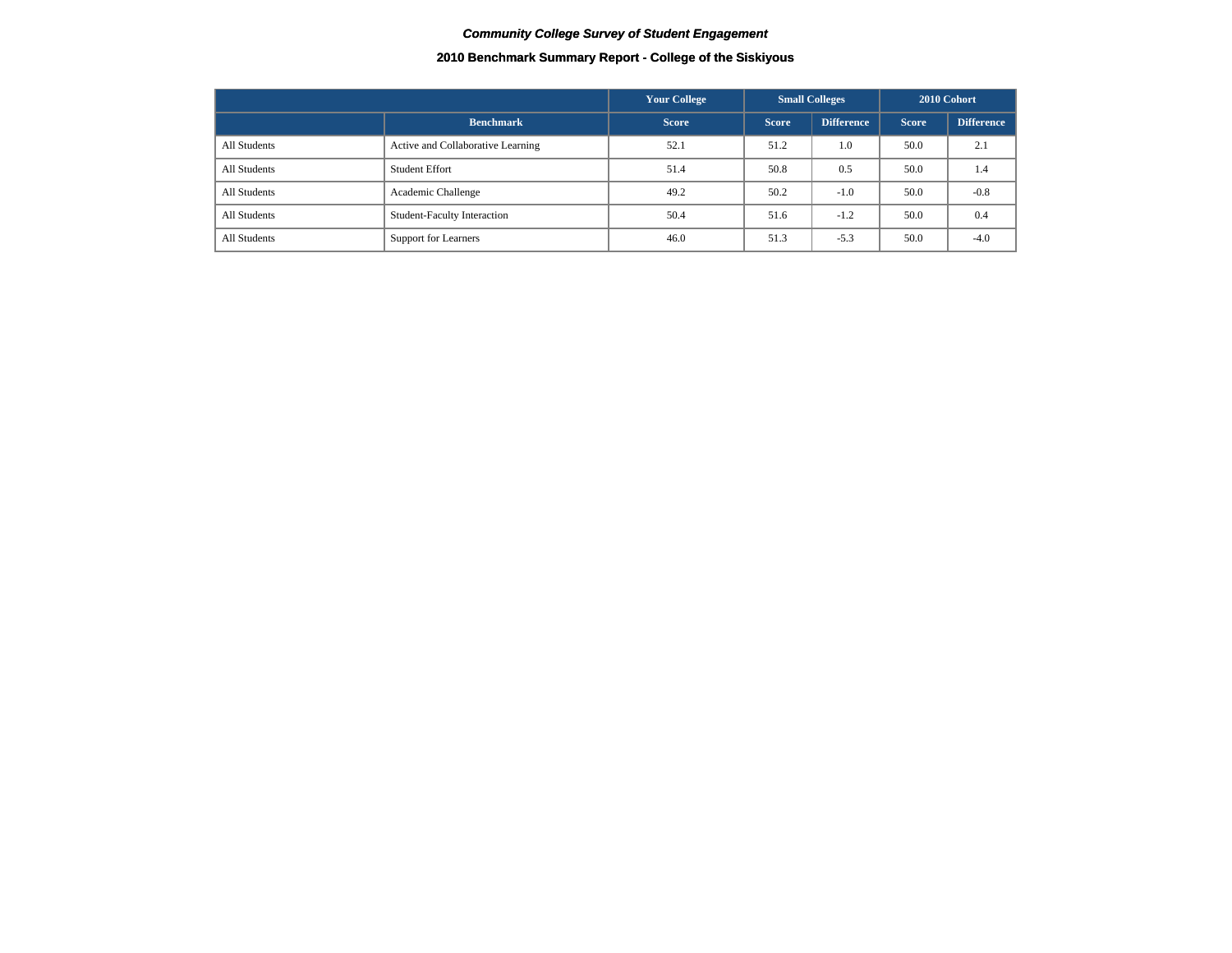## **Active and Collaborative Learning (ACTCOLL) Means Summary Report - College of the Siskiyous**

|                                                                                                                                       |                 |              | <b>Your College</b> | <b>Small Colleges</b> |                    |             | 2010 Cohort        |  |  |  |  |
|---------------------------------------------------------------------------------------------------------------------------------------|-----------------|--------------|---------------------|-----------------------|--------------------|-------------|--------------------|--|--|--|--|
| <b>Item</b>                                                                                                                           | <b>Variable</b> | <b>Class</b> | <b>Mean</b>         | <b>Mean</b>           | <b>Effect Size</b> | <b>Mean</b> | <b>Effect Size</b> |  |  |  |  |
| 4. 1=Never, 2=Sometimes, 3=Often, 4=Very often                                                                                        |                 |              |                     |                       |                    |             |                    |  |  |  |  |
| In your experiences at this college during the current school year, about how often have you done each of the following?              |                 |              |                     |                       |                    |             |                    |  |  |  |  |
| a Asked questions in class or contributed to class discussions (ACTCOL)                                                               | <b>CLQUEST</b>  | All Students | 3.05                | 2.96                  |                    | 2.91        |                    |  |  |  |  |
| b Made a class presentation (ACTCOL)                                                                                                  | <b>CLPRESEN</b> | All Students | 1.86                | 2.06                  | $-0.22*$           | 2.06        | $-0.21*$           |  |  |  |  |
| Worked with other students on projects during class (ACTCOL)                                                                          | <b>CLASSGRP</b> | All Students | 2.60                | 2.49                  |                    | 2.48        |                    |  |  |  |  |
| g Worked with classmates outside of class to prepare class assignments<br>(ACTCOL)                                                    | <b>OCCGRP</b>   | All Students | 1.93                | 1.92                  |                    | 1.89        |                    |  |  |  |  |
| h Tutored or taught other students (paid or voluntary) (ACTCOL)                                                                       | <b>TUTOR</b>    | All Students | 1.43                | 1.39                  |                    | 1.38        |                    |  |  |  |  |
| Participated in a community-based project as a part of a regular course<br>(ACTCOL)                                                   | <b>COMMPROJ</b> | All Students | 1.28                | 1.33                  |                    | 1.31        |                    |  |  |  |  |
| r Discussed ideas from your readings or classes with others outside of<br>class (students, family members, co-workers, etc.) (ACTCOL) | <b>OOCIDEAS</b> | All Students | 2.75                | 2.57                  |                    | 2.57        |                    |  |  |  |  |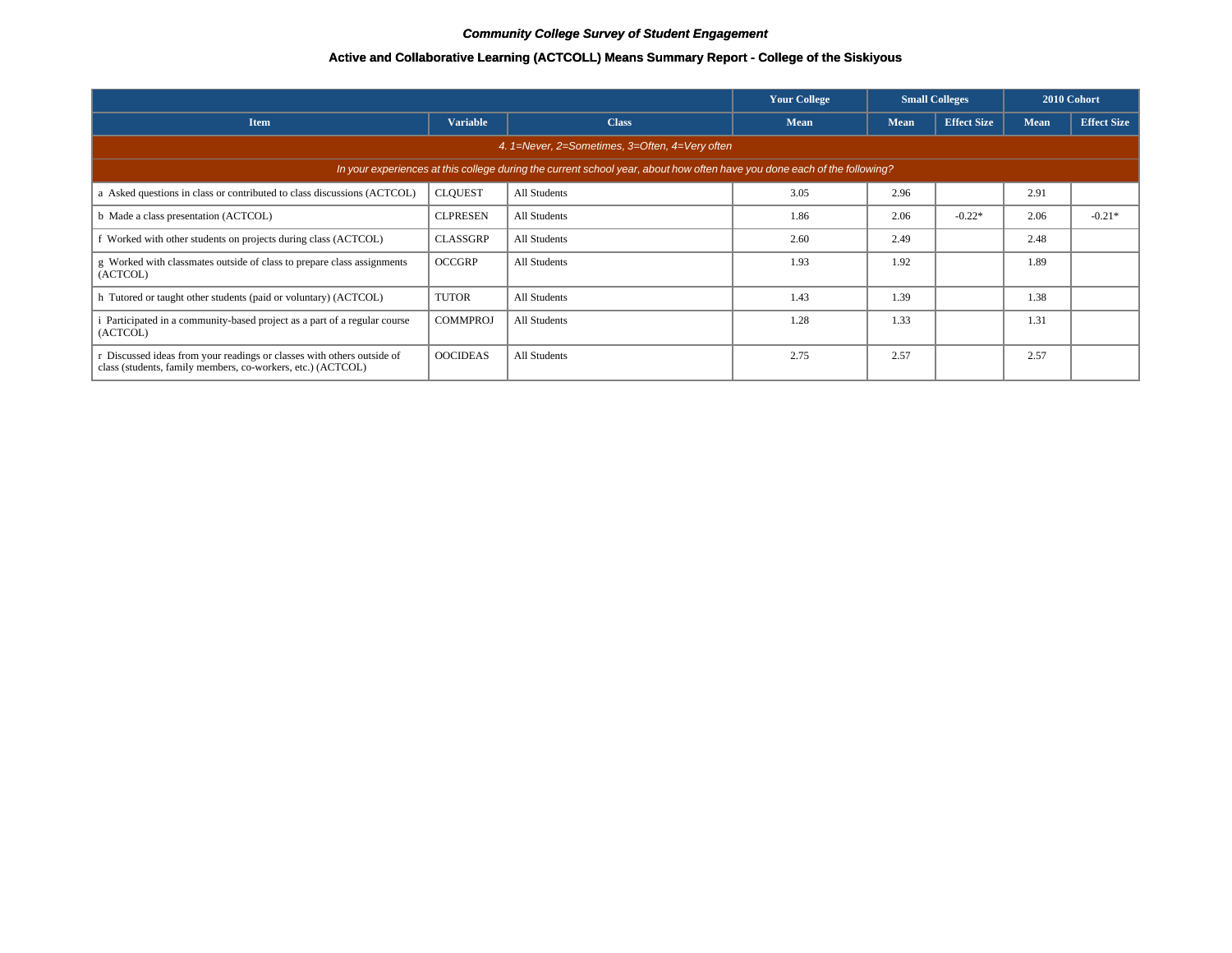## **Active and Collaborative Learning (ACTCOLL) Frequency Distributions - College of the Siskiyous**

| <b>Item</b>                                                                       |              | <b>Your College</b> |         | <b>Small Colleges</b> |         | 2010 Cohort |         |
|-----------------------------------------------------------------------------------|--------------|---------------------|---------|-----------------------|---------|-------------|---------|
|                                                                                   |              | Count               | Percent | Count                 | Percent | Count       | Percent |
| 4a. Asked questions in class or contributed to class discussions (ACTCOL)         | Never        | $\mathfrak{Z}$      | 0.9     | 2884                  | 2.1     | 10558       | 2.6     |
|                                                                                   | Sometimes    | 100                 | 26.7    | 42047                 | 30.8    | 131429      | 32.7    |
|                                                                                   | Often        | 147                 | 39.0    | 49524                 | 36.3    | 142811      | 35.5    |
|                                                                                   | Very often   | 126                 | 33.4    | 41855                 | 30.7    | 117689      | 29.2    |
|                                                                                   | <b>Total</b> | 376                 | 100.0   | 136310                | 100.0   | 402487      | 100.0   |
| 4b . Made a class presentation (ACTCOL)                                           | Never        | 126                 | 34.1    | 41066                 | 30.3    | 122297      | 30.5    |
|                                                                                   | Sometimes    | 186                 | 50.5    | 55807                 | 41.1    | 164630      | 41.1    |
|                                                                                   | Often        | 38                  | 10.4    | 28059                 | 20.7    | 82260       | 20.5    |
|                                                                                   | Very often   | 19                  | 5.1     | 10818                 | 8.0     | 31694       | 7.9     |
|                                                                                   | Total        | 369                 | 100.0   | 135750                | 100.0   | 400881      | 100.0   |
| 4f. Worked with other students on projects during class (ACTCOL)                  | Never        | 34                  | 9.1     | 16535                 | 12.2    | 51612       | 13.0    |
|                                                                                   | Sometimes    | 141                 | 37.9    | 54597                 | 40.4    | 159829      | 40.1    |
|                                                                                   | Often        | 138                 | 37.0    | 44938                 | 33.3    | 131111      | 32.9    |
|                                                                                   | Very often   | 59                  | 15.9    | 18914                 | 14.0    | 55746       | 14.0    |
|                                                                                   | <b>Total</b> | 372                 | 100.0   | 134984                | 100.0   | 398298      | 100.0   |
| 4g. Worked with classmates outside of class to prepare class assignments (ACTCOL) | Never        | 148                 | 39.5    | 51374                 | 38.0    | 159089      | 39.8    |
|                                                                                   | Sometimes    | 130                 | 34.6    | 51975                 | 38.4    | 150393      | 37.6    |
|                                                                                   | Often        | 72                  | 19.1    | 23151                 | 17.1    | 64712       | 16.2    |
|                                                                                   | Very often   | 25                  | 6.7     | 8867                  | 6.6     | 25309       | 6.3     |
|                                                                                   | <b>Total</b> | 375                 | 100.0   | 135367                | 100.0   | 399503      | 100.0   |
| 4h. Tutored or taught other students (paid or voluntary) (ACTCOL)                 | Never        | 263                 | 69.8    | 97641                 | 72.0    | 291208      | 72.7    |
|                                                                                   | Sometimes    | 76                  | 20.2    | 27319                 | 20.1    | 78280       | 19.6    |
|                                                                                   | Often        | 25                  | 6.6     | 7054                  | 5.2     | 20610       | 5.1     |
|                                                                                   | Very often   | 12                  | 3.3     | 3622                  | 2.7     | 10294       | $2.6\,$ |
|                                                                                   | <b>Total</b> | 376                 | 100.0   | 135636                | 100.0   | 400392      | 100.0   |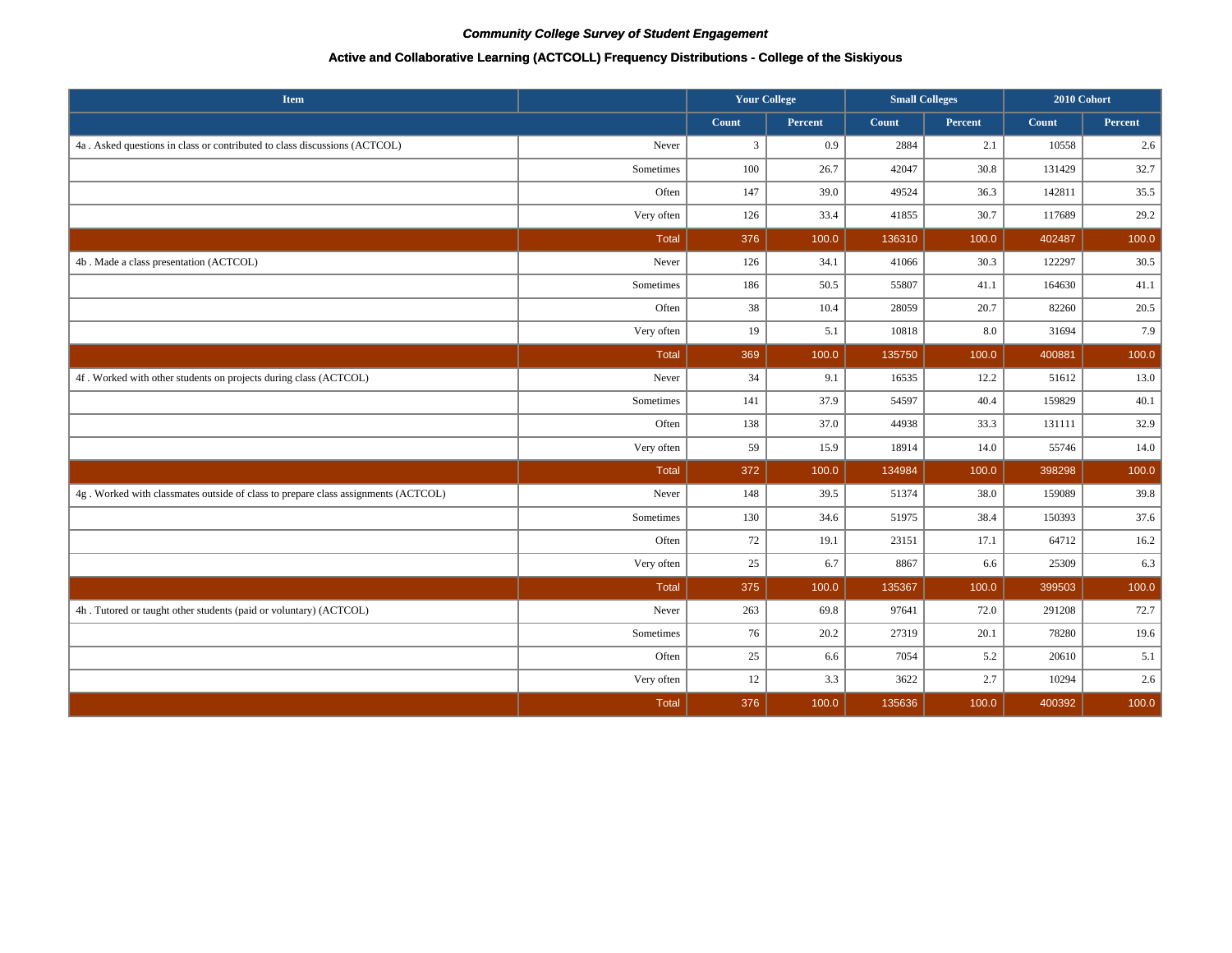# **Active and Collaborative Learning (ACTCOLL) Frequency Distributions - College of the Siskiyous**

| <b>Item</b>                                                                                                                             |            | <b>Your College</b> |         | <b>Small Colleges</b> |         | 2010 Cohort |         |
|-----------------------------------------------------------------------------------------------------------------------------------------|------------|---------------------|---------|-----------------------|---------|-------------|---------|
|                                                                                                                                         |            | Count               | Percent | Count                 | Percent | Count       | Percent |
| 4i. Participated in a community-based project as a part of a regular course (ACTCOL)                                                    | Never      | 296                 | 78.9    | 102657                | 76.0    | 308565      | 77.4    |
|                                                                                                                                         | Sometimes  | 56                  | 14.8    | 22950                 | 17.0    | 63485       | 15.9    |
|                                                                                                                                         | Often      | 21                  | 5.6     | 6698                  | 5.0     | 18705       | 4.7     |
|                                                                                                                                         | Very often |                     | 0.7     | 2786                  | 2.1     | 7991        | 2.0     |
|                                                                                                                                         | Total      | 376                 | 100.0   | 135091                | 100.0   | 398746      | 100.0   |
| 4r. Discussed ideas from your readings or classes with others outside of class (students, family<br>members, co-workers, etc.) (ACTCOL) | Never      | 27                  | 7.4     | 15591                 | 11.5    | 48572       | 12.1    |
|                                                                                                                                         | Sometimes  | 121                 | 32.6    | 52131                 | 38.4    | 152005      | 38.0    |
|                                                                                                                                         | Often      | 141                 | 38.0    | 42381                 | 31.3    | 123751      | 30.9    |
|                                                                                                                                         | Very often | 82                  | 22.1    | 25484                 | 18.8    | 75797       | 18.9    |
|                                                                                                                                         | Total      | 371                 | 100.0   | 135587                | 100.0   | 400125      | 100.0   |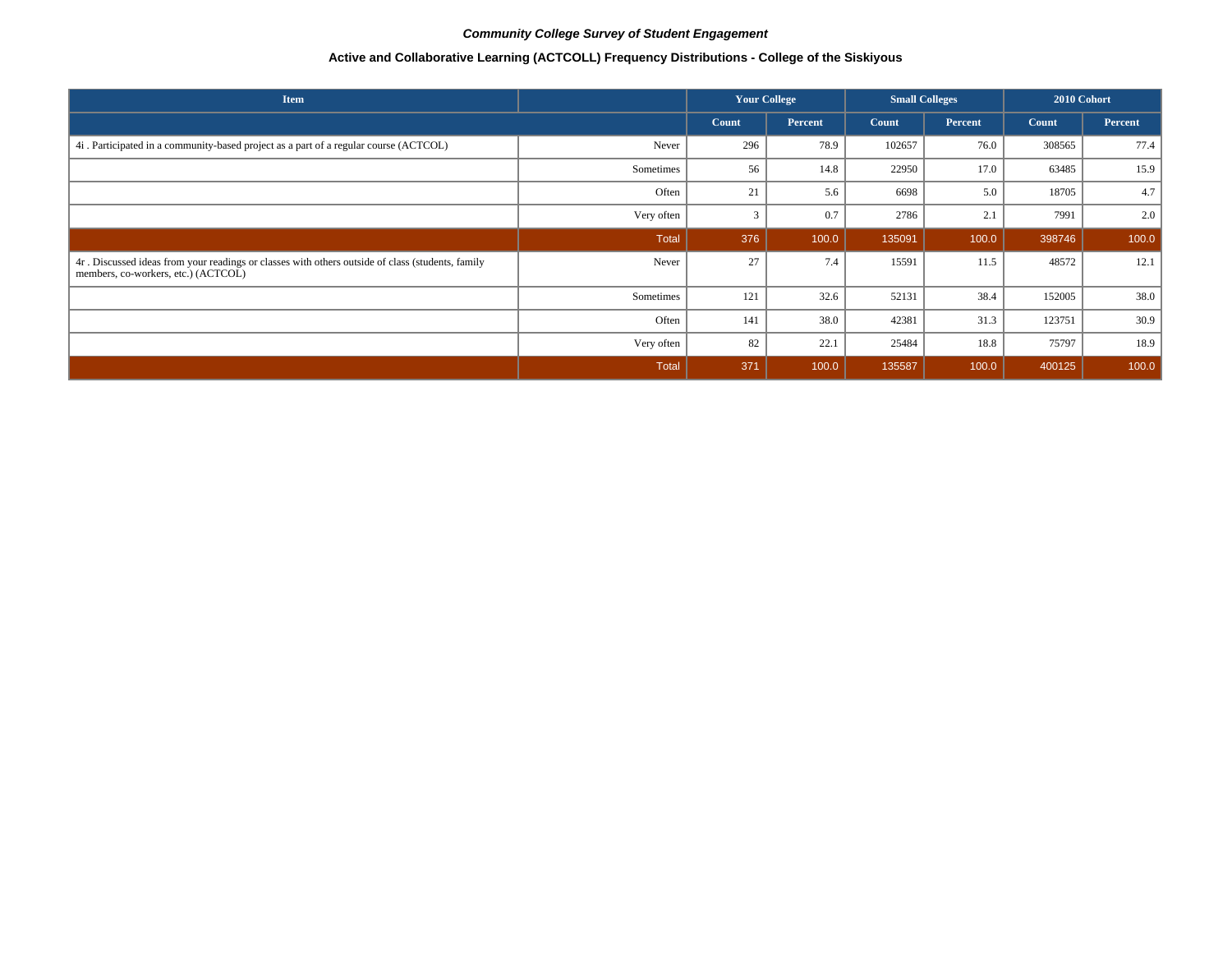# **Student Effort (STUEFF) Means Summary Report - College of the Siskiyous**

|                                                                                                                                        |                 |                                                                                                                          | <b>Your College</b> | <b>Small Colleges</b> |                    | 2010 Cohort |                    |  |  |  |  |
|----------------------------------------------------------------------------------------------------------------------------------------|-----------------|--------------------------------------------------------------------------------------------------------------------------|---------------------|-----------------------|--------------------|-------------|--------------------|--|--|--|--|
| <b>Item</b>                                                                                                                            | <b>Variable</b> | <b>Class</b>                                                                                                             | <b>Mean</b>         | <b>Mean</b>           | <b>Effect Size</b> | Mean        | <b>Effect Size</b> |  |  |  |  |
|                                                                                                                                        |                 | 4. 1=Never, 2=Sometimes, 3=Often, 4=Very often                                                                           |                     |                       |                    |             |                    |  |  |  |  |
|                                                                                                                                        |                 | In your experiences at this college during the current school year, about how often have you done each of the following? |                     |                       |                    |             |                    |  |  |  |  |
| c Prepared two or more drafts of a paper or assignment before turning it in<br>(STUEFF)                                                | <b>REWROPAP</b> | All Students                                                                                                             | 2.57                | 2.48                  |                    | 2.48        |                    |  |  |  |  |
| d Worked on a paper or project that required integrating ideas or<br>information from various sources (STUEFF)                         | <b>INTEGRAT</b> | All Students                                                                                                             | 2.69                | 2.73                  |                    | 2.73        |                    |  |  |  |  |
| e Came to class without completing readings or assignments (STUEFF)                                                                    | <b>CLUNPREP</b> | All Students                                                                                                             | 1.87                | 1.82                  |                    | 1.84        |                    |  |  |  |  |
| 6. 1=None, 2=Between 1 and 4, 3=Between 5 and 10, 4=Between 11 and 20, 5=More than 20                                                  |                 |                                                                                                                          |                     |                       |                    |             |                    |  |  |  |  |
|                                                                                                                                        |                 | During the current school year, about how much reading and writing have you done at this college?                        |                     |                       |                    |             |                    |  |  |  |  |
| b Number of books read on your own (not assigned) for personal<br>enjoyment or academic enrichment (STUEFF)                            | <b>READOWN</b>  | All Students                                                                                                             | 2.24                | 2.08                  |                    | 2.10        |                    |  |  |  |  |
|                                                                                                                                        |                 | 10. 0=None, 1=1-5 hours, 2=6-10 hours, 3=11-20 hours, 4=21-30 hours, 5=More than 30 hours                                |                     |                       |                    |             |                    |  |  |  |  |
|                                                                                                                                        |                 | About how many hours do you spend in a typical 7-day week doing each of the following?                                   |                     |                       |                    |             |                    |  |  |  |  |
| a Preparing for class (studying, reading, writing, rehearsing, doing<br>homework, or other activites related to your program) (STUEFF) | ACADPR01        | All Students                                                                                                             | 1.98                | 1.98                  |                    | 1.95        |                    |  |  |  |  |
|                                                                                                                                        |                 | 13. 1 1=Rarely/never, 2=Sometimes, 3=Often                                                                               |                     |                       |                    |             |                    |  |  |  |  |
|                                                                                                                                        |                 | How often you use the following services?                                                                                |                     |                       |                    |             |                    |  |  |  |  |
| d Frequency: Peer or other tutoring                                                                                                    | <b>USETUTOR</b> | All Students                                                                                                             | 1.42                | 1.46                  |                    | 1.46        |                    |  |  |  |  |
| e Frequency: Skill labs (writing, math, etc.)                                                                                          | <b>USELAB</b>   | All Students                                                                                                             | 1.91                | 1.74                  | $0.23*$            | 1.71        | $0.26*$            |  |  |  |  |
| h Frequency: Computer lab                                                                                                              | <b>USECOMLB</b> | All Students                                                                                                             | 2.05                | 2.14                  |                    | 2.10        |                    |  |  |  |  |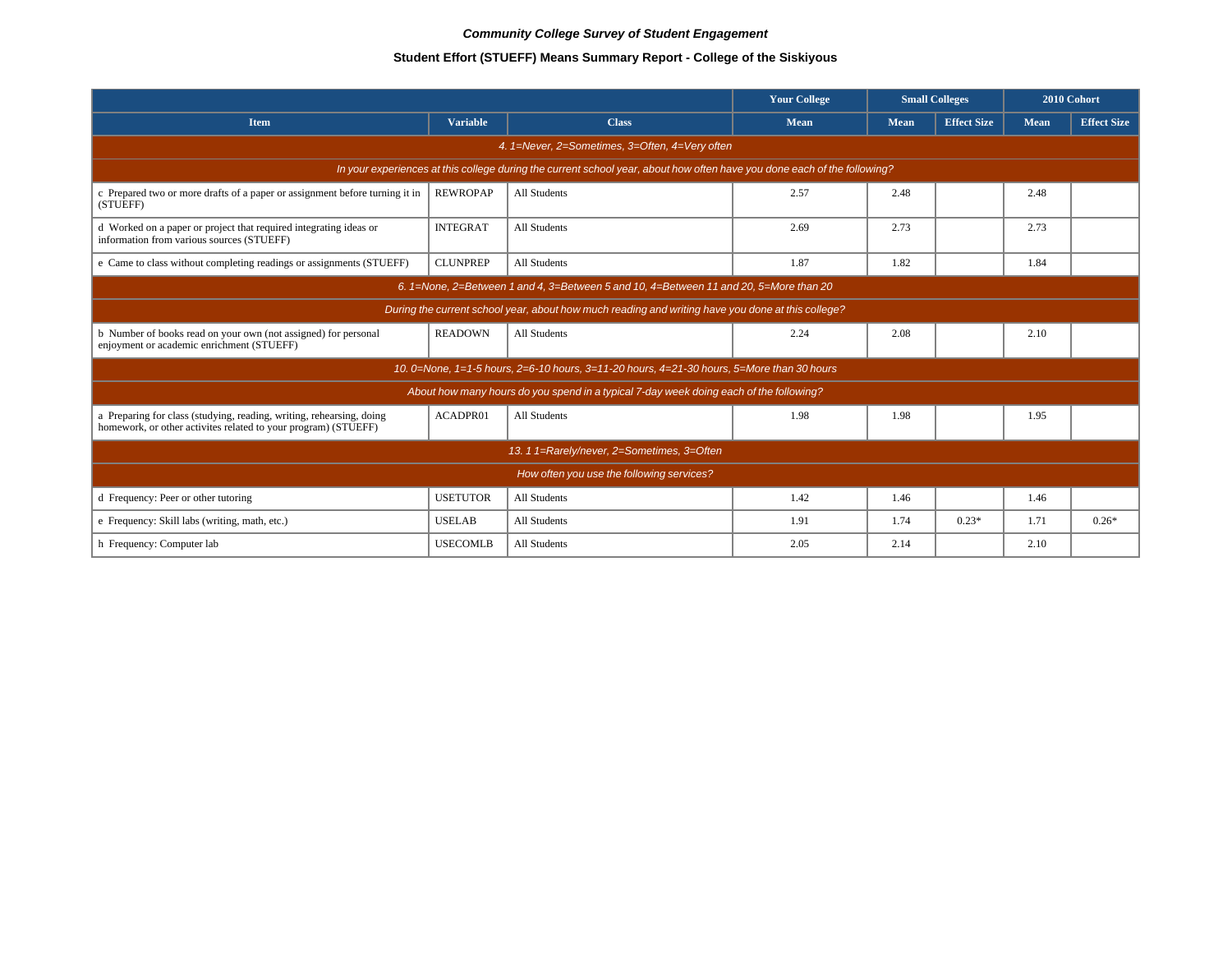# **Student Effort (STUEFF) Frequency Distributions - College of the Siskiyous**

| Item                                                                                                             |                   | <b>Your College</b> |         | <b>Small Colleges</b> |         | 2010 Cohort |         |
|------------------------------------------------------------------------------------------------------------------|-------------------|---------------------|---------|-----------------------|---------|-------------|---------|
|                                                                                                                  |                   | Count               | Percent | Count                 | Percent | Count       | Percent |
| 4c. Prepared two or more drafts of a paper or assignment before turning it in (STUEFF)                           | Never             | 78                  | 20.9    | 27626                 | 20.4    | 83776       | 21.0    |
|                                                                                                                  | Sometimes         | 87                  | 23.4    | 41289                 | 30.5    | 119724      | 30.0    |
|                                                                                                                  | Often             | 126                 | 33.9    | 39739                 | 29.4    | 117528      | 29.4    |
|                                                                                                                  | Very often        | 81                  | 21.8    | 26717                 | 19.7    | 78427       | 19.6    |
|                                                                                                                  | <b>Total</b>      | 372                 | 100.0   | 135371                | 100.0   | 399455      | 100.0   |
| 4d. Worked on a paper or project that required integrating ideas or information from various sources<br>(STUEFF) | Never             | 46                  | 12.2    | 14394                 | 10.6    | 43201       | 10.8    |
|                                                                                                                  | Sometimes         | 100                 | 26.7    | 39114                 | 28.9    | 113705      | 28.5    |
|                                                                                                                  | Often             | 154                 | 41.0    | 50484                 | 37.3    | 148578      | 37.2    |
|                                                                                                                  | Very often        | 75                  | 20.0    | 31423                 | 23.2    | 94174       | 23.6    |
|                                                                                                                  | <b>Total</b>      | 375                 | 100.0   | 135415                | 100.0   | 399658      | 100.0   |
| 4e . Came to class without completing readings or assignments (STUEFF)                                           | Never             | 104                 | 28.3    | 45377                 | 33.6    | 128814      | 32.3    |
|                                                                                                                  | Sometimes         | 222                 | 60.3    | 72922                 | 54.0    | 217347      | 54.5    |
|                                                                                                                  | Often             | $27\,$              | 7.4     | 12381                 | 9.2     | 38452       | 9.6     |
|                                                                                                                  | Very often        | 15                  | 4.0     | 4425                  | 3.3     | 14106       | 3.5     |
|                                                                                                                  | Total             | 368                 | 100.0   | 135105                | 100.0   | 398719      | 100.0   |
| 6b. Number of books read on your own (not assigned) for personal enjoyment or academic<br>enrichment (STUEFF)    | None              | 99                  | 27.3    | 40380                 | 30.0    | 111784      | 28.2    |
|                                                                                                                  | Between 1 and 4   | 143                 | 39.6    | 62626                 | 46.6    | 190127      | 47.9    |
|                                                                                                                  | Between 5 and 10  | 75                  | 20.6    | 18097                 | 13.5    | 56137       | 14.1    |
|                                                                                                                  | Between 11 and 20 | 24                  | 6.5     | 6975                  | 5.2     | 20504       | 5.2     |
|                                                                                                                  | More than 20      | 21                  | 5.9     | 6363                  | 4.7     | 18533       | 4.7     |
|                                                                                                                  | <b>Total</b>      | 362                 | 100.0   | 134441                | 100.0   | 397085      | 100.0   |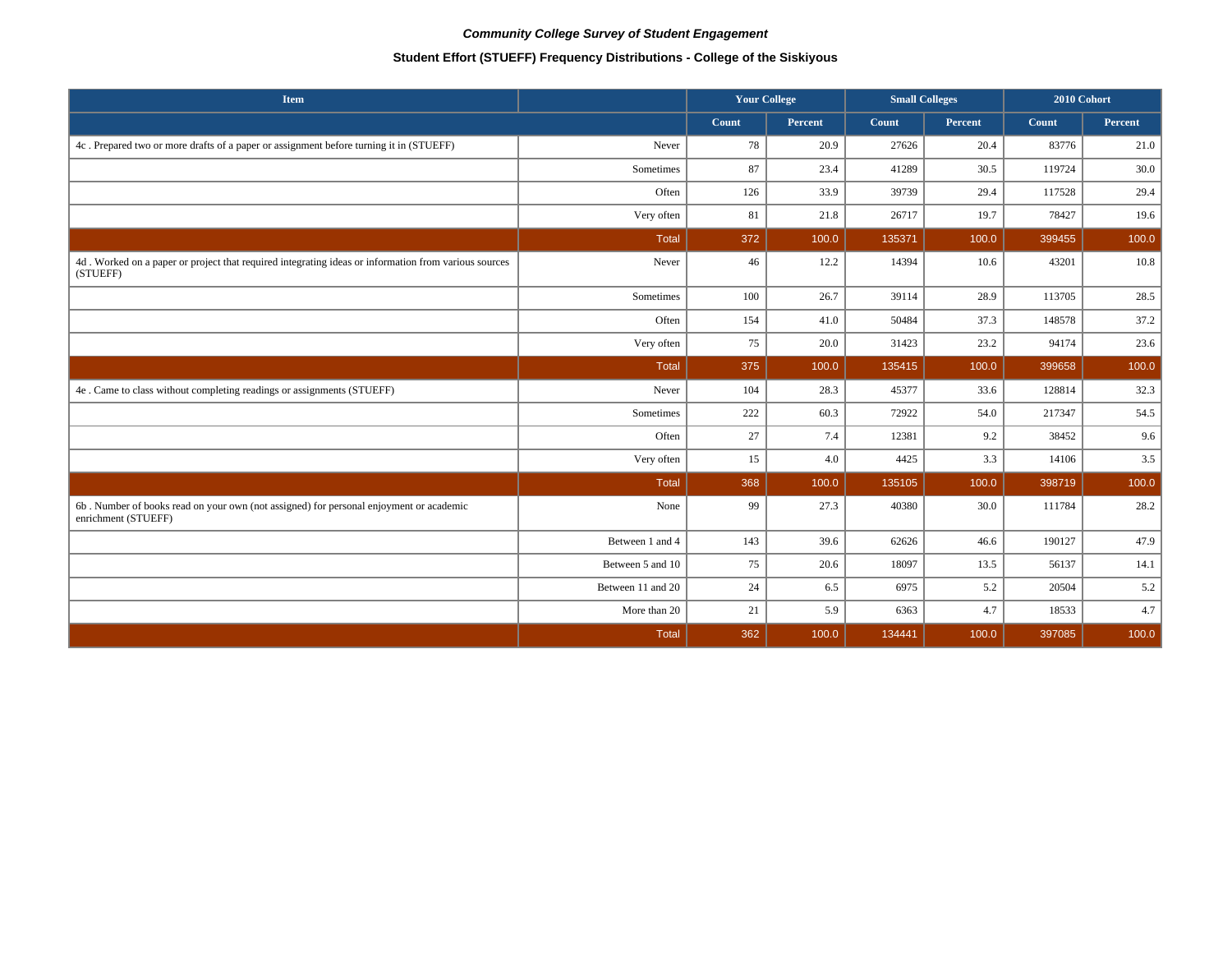# **Student Effort (STUEFF) Frequency Distributions - College of the Siskiyous**

| Item                                                                                                                                       |                            | <b>Your College</b> |         |        | <b>Small Colleges</b> | 2010 Cohort |         |
|--------------------------------------------------------------------------------------------------------------------------------------------|----------------------------|---------------------|---------|--------|-----------------------|-------------|---------|
|                                                                                                                                            |                            | Count               | Percent | Count  | <b>Percent</b>        | Count       | Percent |
| 10a . Preparing for class (studying, reading, writing, rehearsing, doing homework, or other activites<br>related to your program) (STUEFF) | None                       | $\mathbf{3}$        | 0.9     | 2363   | 1.8                   | 6489        | 1.6     |
|                                                                                                                                            | 1-5 hours                  | 136                 | 37.8    | 54682  | 40.8                  | 164760      | 41.6    |
|                                                                                                                                            | 6-10 hours                 | 129                 | 35.9    | 39490  | 29.4                  | 118194      | 29.8    |
|                                                                                                                                            | 11-20 hours                | 60                  | 16.7    | 23916  | 17.8                  | 69570       | 17.6    |
|                                                                                                                                            | $21-30$ hours              | 19                  | 5.2     | 8715   | 6.5                   | 24329       | 6.1     |
|                                                                                                                                            | More than 30 hours         | 12                  | 3.4     | 4997   | 3.7                   | 12967       | 3.3     |
|                                                                                                                                            | <b>Total</b>               | 359                 | 100.0   | 134163 | 100.0                 | 396309      | 100.0   |
| 13.1d. Frequency: Peer or other tutoring (STUEFF)                                                                                          | Do not know/not applicable | 100                 | 27.4    | 35791  | 27.4                  | 106249      | 27.5    |
|                                                                                                                                            | Rarely/never               | 182                 | 49.9    | 61226  | 46.8                  | 179072      | 46.4    |
|                                                                                                                                            | Sometimes                  | 54                  | 14.7    | 24033  | 18.4                  | 71504       | 18.5    |
|                                                                                                                                            | Often                      | 29                  | 8.0     | 9810   | 7.5                   | 28838       | 7.5     |
|                                                                                                                                            | Total                      | 365                 | 100.0   | 130860 | 100.0                 | 385663      | 100.0   |
| 13.1e . Frequency: Skill labs (writing, math, etc.) (STUEFF)                                                                               | Do not know/not applicable | 41                  | 11.3    | 30199  | 23.1                  | 89609       | 23.3    |
|                                                                                                                                            | Rarely/never               | 119                 | 32.4    | 47127  | 36.1                  | 143535      | 37.3    |
|                                                                                                                                            | Sometimes                  | 115                 | 31.5    | 32264  | 24.7                  | 93118       | 24.2    |
|                                                                                                                                            | Often                      | 91                  | 24.8    | 21057  | 16.1                  | 58608       | 15.2    |
|                                                                                                                                            | <b>Total</b>               | 366                 | 100.0   | 130647 | 100.0                 | 384870      | 100.0   |
| 13.1h . Frequency: Computer lab (STUEFF)                                                                                                   | Do not know/not applicable | 39                  | 10.5    | 15817  | 12.1                  | 51019       | 13.2    |
|                                                                                                                                            | Rarely/never               | 103                 | 27.8    | 29599  | 22.6                  | 92850       | 24.1    |
|                                                                                                                                            | Sometimes                  | 108                 | 29.3    | 39955  | 30.5                  | 115777      | 30.0    |
|                                                                                                                                            | Often                      | 120                 | 32.4    | 45583  | 34.8                  | 126181      | 32.7    |
|                                                                                                                                            | <b>Total</b>               | 370                 | 100.0   | 130954 | 100.0                 | 385827      | 100.0   |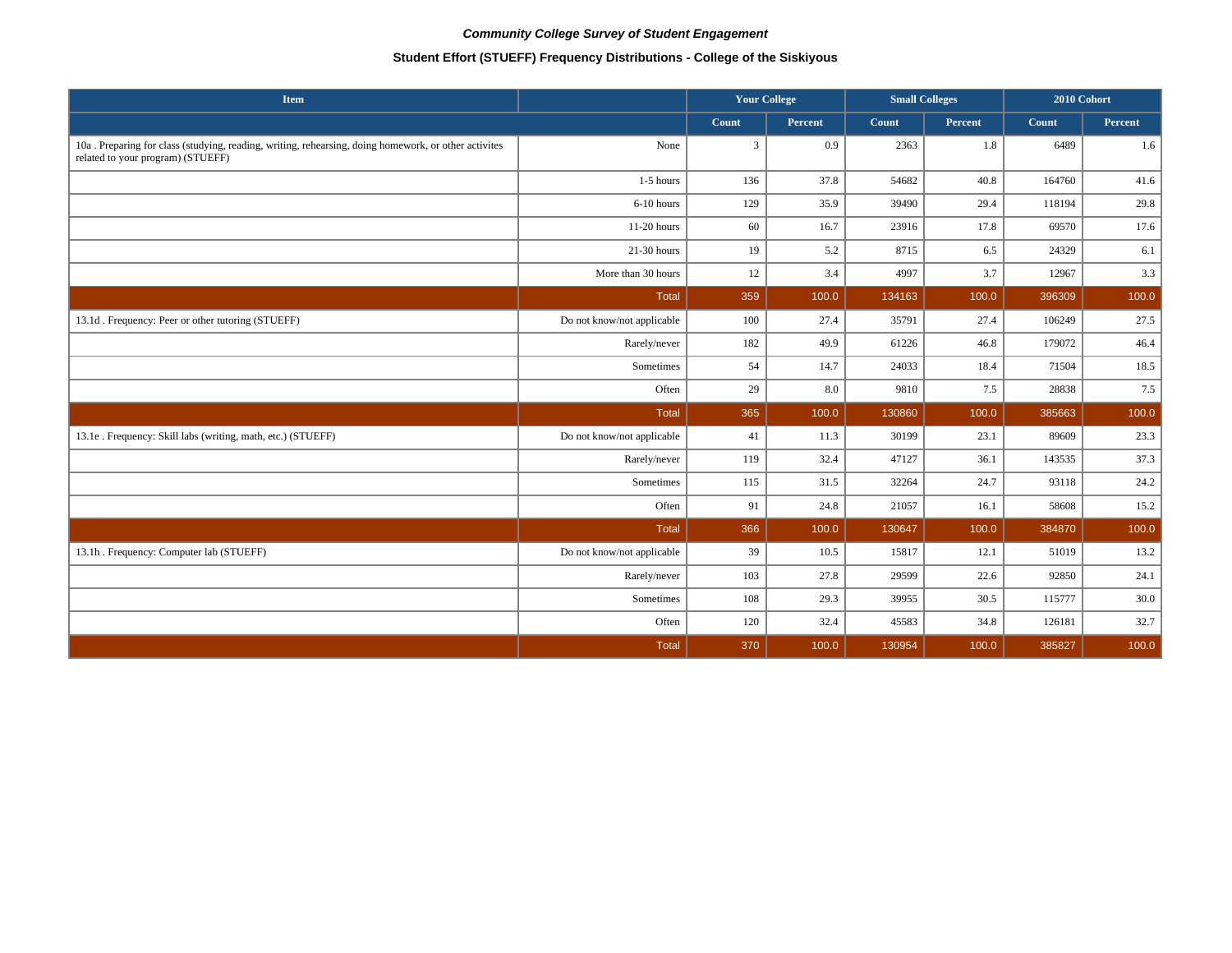# **Academic Challenge (ACCHALL) Means Summary Report - College of the Siskiyous**

|                                                                                                                                                                                   |                 |                                                                                                                          | <b>Your College</b> | <b>Small Colleges</b> |                    |             | 2010 Cohort        |  |  |  |  |
|-----------------------------------------------------------------------------------------------------------------------------------------------------------------------------------|-----------------|--------------------------------------------------------------------------------------------------------------------------|---------------------|-----------------------|--------------------|-------------|--------------------|--|--|--|--|
| <b>Item</b>                                                                                                                                                                       | <b>Variable</b> | <b>Class</b>                                                                                                             | <b>Mean</b>         | Mean                  | <b>Effect Size</b> | <b>Mean</b> | <b>Effect Size</b> |  |  |  |  |
|                                                                                                                                                                                   |                 | 4. 1=Never, 2=Sometimes, 3=Often, 4=Very often                                                                           |                     |                       |                    |             |                    |  |  |  |  |
|                                                                                                                                                                                   |                 | In your experiences at this college during the current school year, about how often have you done each of the following? |                     |                       |                    |             |                    |  |  |  |  |
| p Worked harder than you thought you could to meet an instructor's<br>standards or expectations (ACCHALL)                                                                         | <b>WORKHARD</b> | All Students                                                                                                             | 2.52                | 2.57                  |                    | 2.56        |                    |  |  |  |  |
|                                                                                                                                                                                   |                 | 5. 1=Very little, 2=Some, 3=Quite a bit, 4=Very much                                                                     |                     |                       |                    |             |                    |  |  |  |  |
| During the current school year, how much has your coursework at this college emphasized the following mental activities?                                                          |                 |                                                                                                                          |                     |                       |                    |             |                    |  |  |  |  |
| b Analyzing the basic elements of an idea, experience, or theory<br>(ACCHALL)                                                                                                     | <b>ANALYZE</b>  | All Students                                                                                                             | 2.82                | 2.84                  |                    | 2.86        |                    |  |  |  |  |
| c Synthesizing and organizing ideas, information, or experiences in new<br>ways (ACCHALL)                                                                                         | <b>SYNTHESZ</b> | All Students                                                                                                             | 2.69                | 2.72                  |                    | 2.73        |                    |  |  |  |  |
| d Making judgments about the value or soundness of information,<br>arguments, or methods (ACCHALL)                                                                                | <b>EVALUATE</b> | All Students                                                                                                             | 2.55                | 2.56                  |                    | 2.57        |                    |  |  |  |  |
| e Applying theories or concepts to practical problems or in new situations<br>(ACCHALL)                                                                                           | <b>APPLYING</b> | All Students                                                                                                             | 2.65                | 2.67                  |                    | 2.67        |                    |  |  |  |  |
| f Using information you have read or heard to perform a new skill.<br>(ACCHALL)                                                                                                   | <b>PERFORM</b>  | All Students                                                                                                             | 2.71                | 2.79                  |                    | 2.78        |                    |  |  |  |  |
|                                                                                                                                                                                   |                 | 6. 1=None, 2=Between 1 and 4, 3=Between 5 and 10, 4=Between 11 and 20, 5=More than 20                                    |                     |                       |                    |             |                    |  |  |  |  |
|                                                                                                                                                                                   |                 | During the current school year, about how much reading and writing have you done at this college?                        |                     |                       |                    |             |                    |  |  |  |  |
| a Number of assigned textbooks, manuals, books, or book-length packs of<br>course readings (ACCHALL)                                                                              | <b>READASGN</b> | All Students                                                                                                             | 2.85                | 2.91                  |                    | 2.87        |                    |  |  |  |  |
| c Number of written papers or reports of any length (ACCHALL)                                                                                                                     | <b>WRITEANY</b> | All Students                                                                                                             | 3.01                | 2.87                  |                    | 2.85        |                    |  |  |  |  |
|                                                                                                                                                                                   |                 | 7. 1=Extremely easy  7=Extremely challenging                                                                             |                     |                       |                    |             |                    |  |  |  |  |
|                                                                                                                                                                                   |                 |                                                                                                                          |                     |                       |                    |             |                    |  |  |  |  |
| 7 Mark the box that best represents the extent to which your examinations<br>during the current school year have challenged you to do your best work at<br>this college (ACCHALL) | <b>EXAMS</b>    | <b>All Students</b>                                                                                                      | 4.91                | 5.04                  |                    | 4.99        |                    |  |  |  |  |
|                                                                                                                                                                                   |                 | 9. 1=Very little, 2=Some, 3=Quite a bit, 4=Very much                                                                     |                     |                       |                    |             |                    |  |  |  |  |
|                                                                                                                                                                                   |                 | How much does this college emphasize each of the following?                                                              |                     |                       |                    |             |                    |  |  |  |  |
| a Encouraging you to spend significant amounts of time studying<br>(ACCHALL)                                                                                                      | <b>ENVSCHOL</b> | All Students                                                                                                             | 2.98                | 2.99                  |                    | 2.98        |                    |  |  |  |  |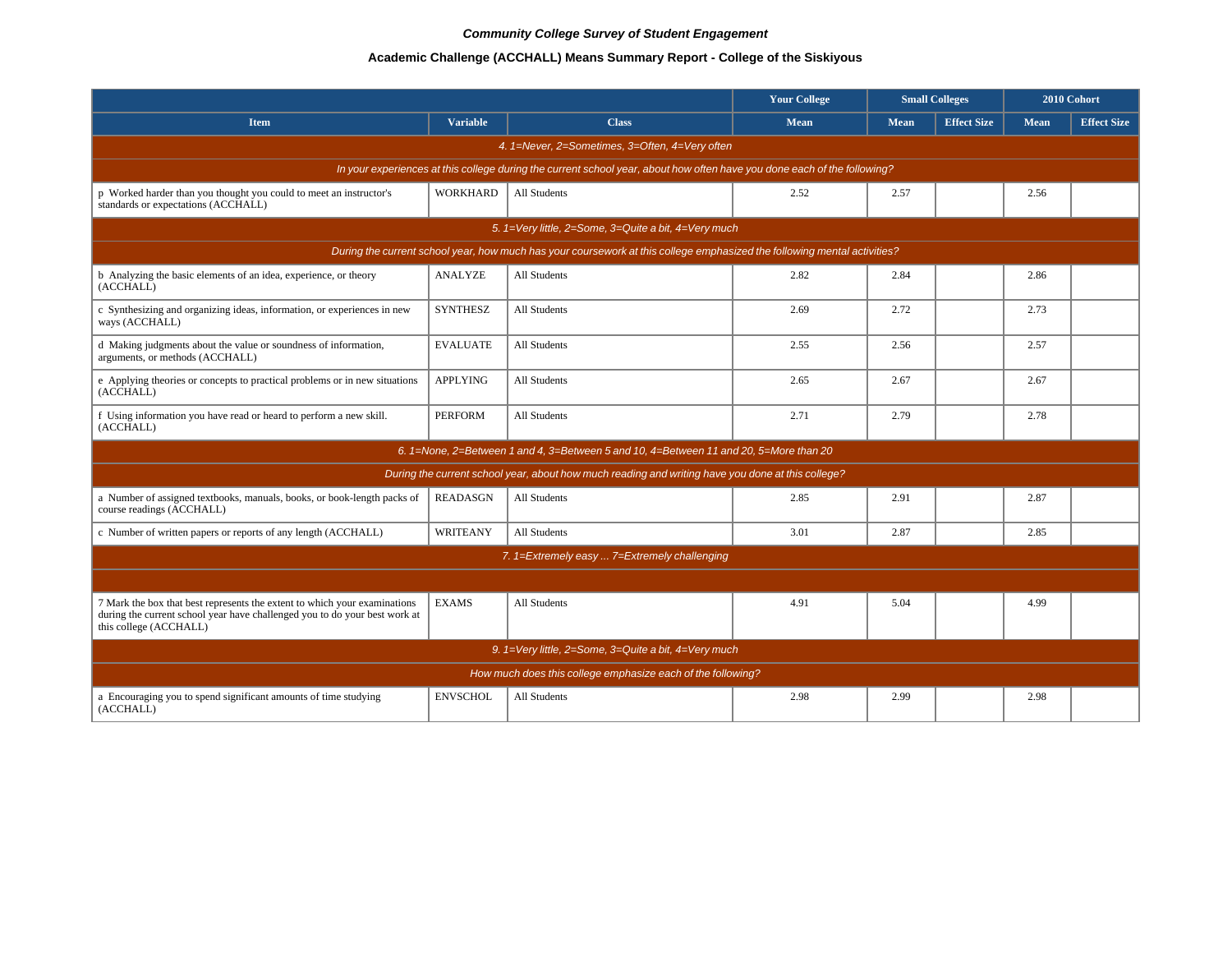# **Academic Challenge (ACCHALL) Frequency Distributions - College of the Siskiyous**

| <b>Item</b>                                                                                                 |              | <b>Your College</b> |         | <b>Small Colleges</b> |         | 2010 Cohort |         |
|-------------------------------------------------------------------------------------------------------------|--------------|---------------------|---------|-----------------------|---------|-------------|---------|
|                                                                                                             |              | Count               | Percent | Count                 | Percent | Count       | Percent |
| 4p. Worked harder than you thought you could to meet an instructor's standards or expectations<br>(ACCHALL) | Never        | 47                  | 12.8    | 13634                 | 10.1    | 42194       | 10.6    |
|                                                                                                             | Sometimes    | 134                 | 36.1    | 52487                 | 38.8    | 154710      | 38.8    |
|                                                                                                             | Often        | 140                 | 37.6    | 47601                 | 35.2    | 139641      | 35.0    |
|                                                                                                             | Very often   | 50                  | 13.5    | 21496                 | 15.9    | 62531       | 15.7    |
|                                                                                                             | <b>Total</b> | 371                 | 100.0   | 135218                | 100.0   | 399076      | 100.0   |
| 5b. Analyzing the basic elements of an idea, experience, or theory (ACCHALL)                                | Very little  | $20\,$              | 5.5     | 6674                  | 4.9     | 19274       | 4.8     |
|                                                                                                             | Some         | 123                 | 32.9    | 39582                 | 29.2    | 111817      | 27.9    |
|                                                                                                             | Quite a bit  | 134                 | 35.8    | 58325                 | 43.0    | 173517      | 43.3    |
|                                                                                                             | Very much    | 97                  | 25.8    | 30989                 | 22.9    | 95697       | 23.9    |
|                                                                                                             | Total        | 374                 | 100.0   | 135570                | 100.0   | 400305      | 100.0   |
| 5c. Synthesizing and organizing ideas, information, or experiences in new ways (ACCHALL)                    | Very little  | 28                  | 7.6     | 9735                  | 7.2     | 29054       | 7.3     |
|                                                                                                             | Some         | 130                 | 35.0    | 45898                 | 34.0    | 132522      | 33.3    |
|                                                                                                             | Quite a bit  | 142                 | 38.1    | 51863                 | 38.4    | 154060      | 38.7    |
|                                                                                                             | Very much    | 72                  | 19.3    | 27490                 | 20.4    | 82883       | 20.8    |
|                                                                                                             | <b>Total</b> | 372                 | 100.0   | 134986                | 100.0   | 398519      | 100.0   |
| 5d. Making judgments about the value or soundness of information, arguments, or methods<br>(ACCHALL)        | Very little  | 38                  | 10.3    | 16193                 | 12.0    | 48749       | 12.2    |
|                                                                                                             | Some         | 147                 | 39.4    | 50009                 | 37.0    | 144379      | 36.2    |
|                                                                                                             | Quite a bit  | 130                 | 34.9    | 46042                 | 34.1    | 136677      | 34.3    |
|                                                                                                             | Very much    | 57                  | 15.4    | 22936                 | 17.0    | 69079       | 17.3    |
|                                                                                                             | <b>Total</b> | 372                 | 100.0   | 135180                | 100.0   | 398884      | 100.0   |
| 5e . Applying theories or concepts to practical problems or in new situations (ACCHALL)                     | Very little  | 29                  | 7.7     | 12805                 | 9.5     | 39229       | 9.8     |
|                                                                                                             | Some         | 141                 | 37.5    | 46812                 | 34.6    | 136023      | 34.0    |
|                                                                                                             | Quite a bit  | 137                 | 36.6    | 48440                 | 35.8    | 143821      | 36.0    |
|                                                                                                             | Very much    | 68                  | 18.1    | 27352                 | 20.2    | 80661       | 20.2    |
|                                                                                                             | Total        | 375                 | 100.0   | 135409                | 100.0   | 399734      | 100.0   |
| 5f. Using information you have read or heard to perform a new skill. (ACCHALL)                              | Very little  | 32                  | 8.7     | 10969                 | 8.1     | 34589       | 8.6     |
|                                                                                                             | Some         | 121                 | 32.3    | 40790                 | 30.0    | 120616      | 30.1    |
|                                                                                                             | Quite a bit  | 144                 | 38.3    | 49539                 | 36.5    | 145815      | 36.4    |
|                                                                                                             | Very much    | 78                  | 20.7    | 34526                 | 25.4    | 100048      | 24.9    |
|                                                                                                             | <b>Total</b> | 375                 | 100.0   | 135824                | 100.0   | 401068      | 100.0   |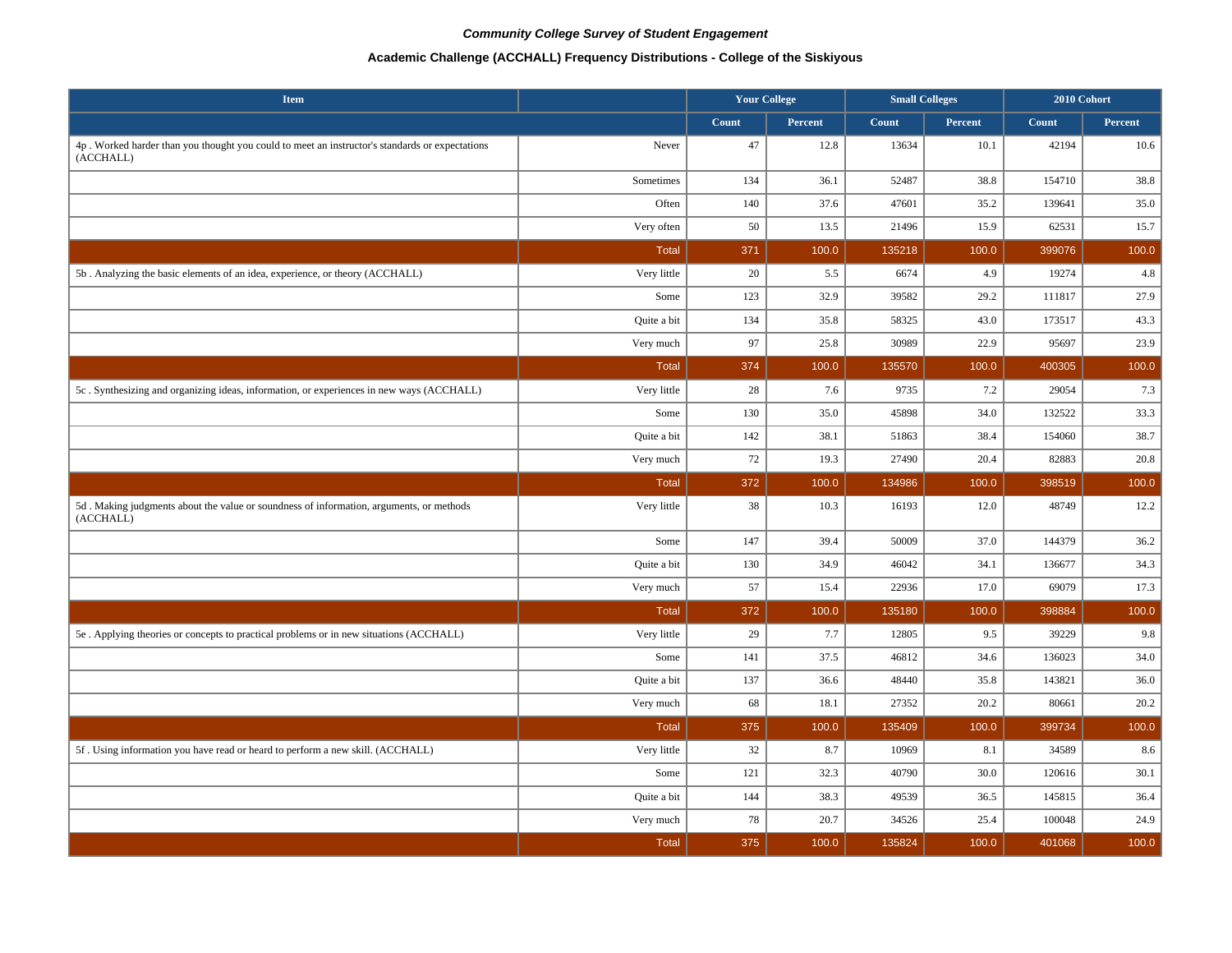# **Academic Challenge (ACCHALL) Frequency Distributions - College of the Siskiyous**

| <b>Item</b>                                                                                                                                                                     |                       | <b>Your College</b> |                | <b>Small Colleges</b> |         | 2010 Cohort |         |
|---------------------------------------------------------------------------------------------------------------------------------------------------------------------------------|-----------------------|---------------------|----------------|-----------------------|---------|-------------|---------|
|                                                                                                                                                                                 |                       | Count               | <b>Percent</b> | Count                 | Percent | Count       | Percent |
| 6a. Number of assigned textbooks, manuals, books, or book-length packs of course readings<br>(ACCHALL)                                                                          | None                  | 11                  | 3.0            | 3713                  | 2.8     | 11225       | 2.8     |
|                                                                                                                                                                                 | Between 1 and 4       | 150                 | 41.8           | 54570                 | 40.6    | 166581      | 42.0    |
|                                                                                                                                                                                 | Between 5 and 10      | 111                 | 31.0           | 41960                 | 31.2    | 122169      | 30.8    |
|                                                                                                                                                                                 | Between 11 and 20     | 56                  | 15.7           | 18895                 | 14.1    | 55185       | 13.9    |
|                                                                                                                                                                                 | More than 20          | 30                  | 8.5            | 15228                 | 11.3    | 41795       | 10.5    |
|                                                                                                                                                                                 | <b>Total</b>          | 358                 | 100.0          | 134366                | 100.0   | 396955      | 100.0   |
| 6c. Number of written papers or reports of any length (ACCHALL)                                                                                                                 | None                  | 28                  | 7.8            | 13282                 | 9.9     | 39541       | 10.0    |
|                                                                                                                                                                                 | Between 1 and 4       | 112                 | 31.0           | 41932                 | 31.2    | 125195      | 31.6    |
|                                                                                                                                                                                 | Between 5 and 10      | 100                 | 27.7           | 41400                 | 30.8    | 123792      | 31.2    |
|                                                                                                                                                                                 | Between 11 and 20     | 72                  | 19.8           | 23876                 | 17.8    | 69756       | 17.6    |
|                                                                                                                                                                                 | More than 20          | 50                  | 13.7           | 13805                 | 10.3    | 38372       | 9.7     |
|                                                                                                                                                                                 | <b>Total</b>          | 362                 | 100.0          | 134295                | 100.0   | 396656      | 100.0   |
| 7. Mark the box that best represents the extent to which your examinations during the current school<br>year have challenged you to do your best work at this college (ACCHALL) | Extremely easy        | $\mathbf{1}$        | 0.2            | 1167                  | 0.9     | 3487        | 0.9     |
|                                                                                                                                                                                 | (2)                   | $\overline{7}$      | 2.1            | 2481                  | 1.9     | 7599        | 2.0     |
|                                                                                                                                                                                 | (3)                   | 37                  | 10.6           | 6869                  | 5.3     | 21761       | 5.7     |
|                                                                                                                                                                                 | (4)                   | 72                  | 20.9           | 29524                 | 22.8    | 90161       | 23.7    |
|                                                                                                                                                                                 | (5)                   | 124                 | 35.9           | 43470                 | 33.6    | 129424      | 34.0    |
|                                                                                                                                                                                 | (6)                   | 71                  | 20.6           | 30772                 | 23.8    | 88483       | 23.2    |
|                                                                                                                                                                                 | Extremely challenging | 34                  | 9.7            | 15086                 | 11.7    | 39909       | 10.5    |
|                                                                                                                                                                                 | <b>Total</b>          | 346                 | 100.0          | 129369                | 100.0   | 380824      | 100.0   |
| 9a . Encouraging you to spend significant amounts of time studying (ACCHALL)                                                                                                    | Very little           | 5                   | 1.4            | 5267                  | 3.9     | 17018       | 4.3     |
|                                                                                                                                                                                 | Some                  | 87                  | 24.0           | 30801                 | 22.9    | 92352       | 23.3    |
|                                                                                                                                                                                 | Quite a bit           | 179                 | 49.7           | 57749                 | 43.0    | 169917      | 42.8    |
|                                                                                                                                                                                 | Very much             | 90                  | 24.9           | 40556                 | 30.2    | 117648      | 29.6    |
|                                                                                                                                                                                 | <b>Total</b>          | 361                 | 100.0          | 134373                | 100.0   | 396935      | 100.0   |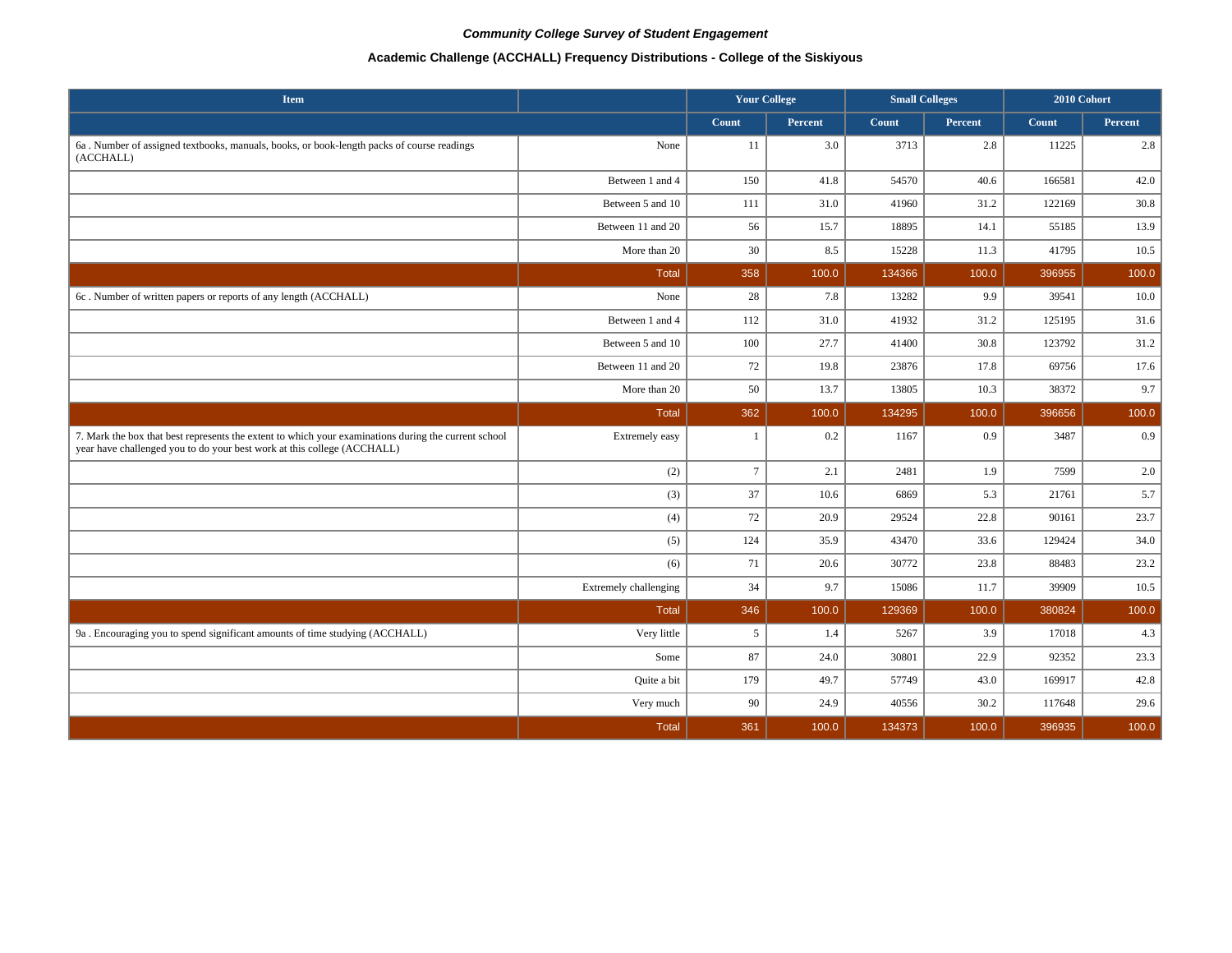# **Student-Faculty Interaction (STUFAC) Means Summary Report - College of the Siskiyous**

|                                                                                               |                                                |                                                                                                                          | <b>Your College</b> |             | <b>Small Colleges</b> | 2010 Cohort |                    |  |  |  |  |
|-----------------------------------------------------------------------------------------------|------------------------------------------------|--------------------------------------------------------------------------------------------------------------------------|---------------------|-------------|-----------------------|-------------|--------------------|--|--|--|--|
| <b>Item</b>                                                                                   | <b>Variable</b>                                | <b>Class</b>                                                                                                             | <b>Mean</b>         | <b>Mean</b> | <b>Effect Size</b>    | Mean        | <b>Effect Size</b> |  |  |  |  |
|                                                                                               | 4. 1=Never, 2=Sometimes, 3=Often, 4=Very often |                                                                                                                          |                     |             |                       |             |                    |  |  |  |  |
|                                                                                               |                                                | In your experiences at this college during the current school year, about how often have you done each of the following? |                     |             |                       |             |                    |  |  |  |  |
| k Used email to communicate with an instructor (STUFAC)                                       | <b>EMAIL</b>                                   | All Students                                                                                                             | 2.51                | 2.65        |                       | 2.66        |                    |  |  |  |  |
| Discussed grades or assignments with an instructor (STUFAC)                                   | <b>FACGRADE</b>                                | All Students                                                                                                             | 2.61                | 2.58        |                       | 2.54        |                    |  |  |  |  |
| m Talked about career plans with an instructor or advisor (STUFAC)                            | <b>FACPLANS</b>                                | All Students                                                                                                             | 2.04                | 2.10        |                       | 2.04        |                    |  |  |  |  |
| n Discussed ideas from your readings or classes with instructors outside of<br>class (STUFAC) | <b>FACIDEAS</b>                                | All Students                                                                                                             | 1.72                | 1.78        |                       | 1.74        |                    |  |  |  |  |
| o Received prompt feedback (written or oral) from instructors on your<br>performance (STUFAC) | <b>FACFEED</b>                                 | All Students                                                                                                             | 2.85                | 2.69        |                       | 2.67        | $0.22*$            |  |  |  |  |
| q Worked with instructors on activities other than coursework (STUFAC)                        | <b>FACOTH</b>                                  | All Students                                                                                                             | 1.37                | 1.45        |                       | 1.41        |                    |  |  |  |  |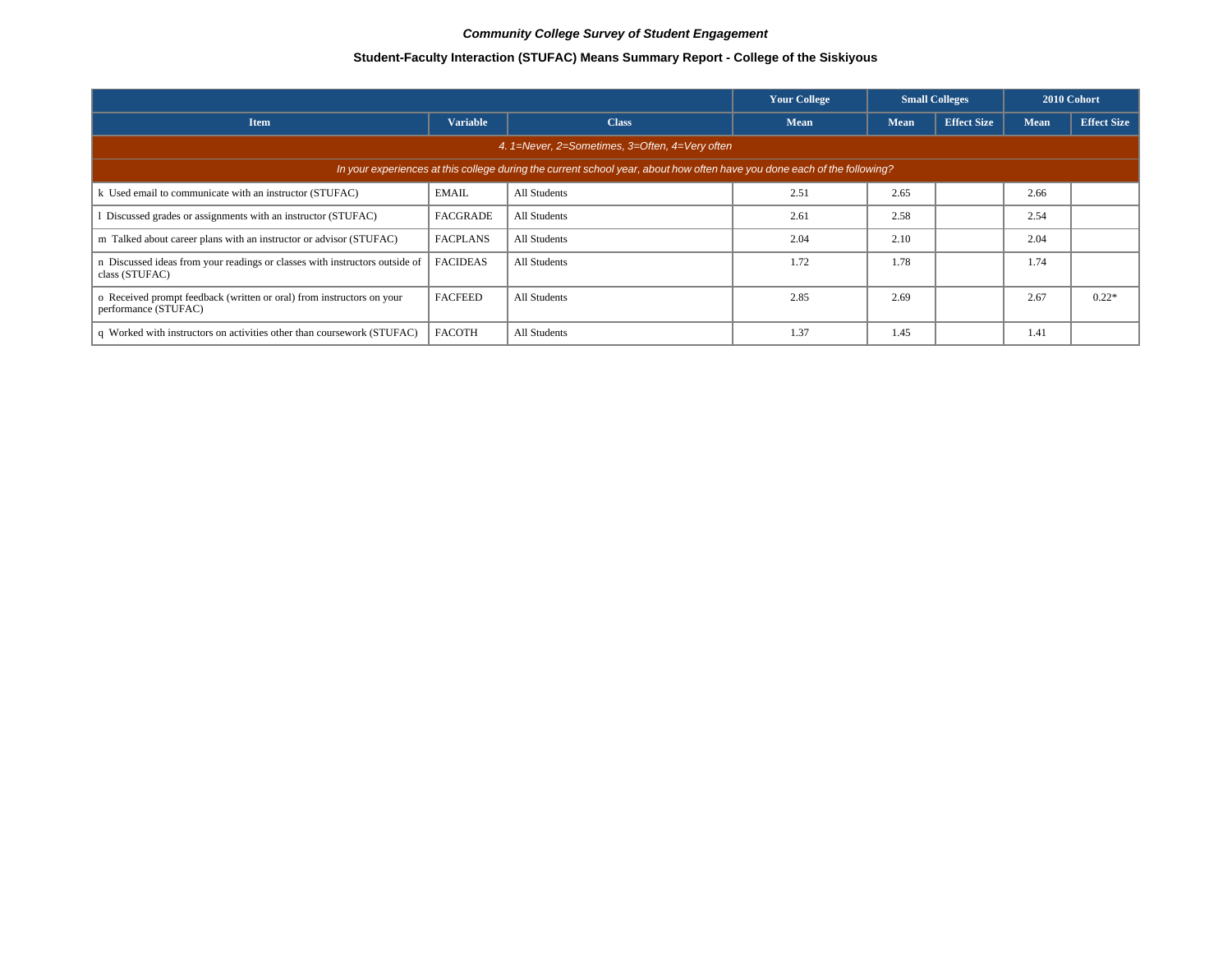# **Student-Faculty Interaction (STUFAC) Frequency Distributions - College of the Siskiyous**

| <b>Item</b>                                                                                   |              | <b>Your College</b> |         | <b>Small Colleges</b> |         | 2010 Cohort |         |
|-----------------------------------------------------------------------------------------------|--------------|---------------------|---------|-----------------------|---------|-------------|---------|
|                                                                                               |              | Count               | Percent | Count                 | Percent | Count       | Percent |
| 4k. Used email to communicate with an instructor (STUFAC)                                     | Never        | 55                  | 14.5    | 18465                 | 13.7    | 50439       | 12.6    |
|                                                                                               | Sometimes    | 147                 | 39.2    | 43272                 | 32.0    | 132044      | 33.1    |
|                                                                                               | Often        | 101                 | 26.8    | 40230                 | 29.8    | 119392      | 29.9    |
|                                                                                               | Very often   | 73                  | 19.4    | 33226                 | 24.6    | 97305       | 24.4    |
|                                                                                               | <b>Total</b> | 376                 | 100.0   | 135193                | 100.0   | 399180      | 100.0   |
| 41. Discussed grades or assignments with an instructor (STUFAC)                               | Never        | 19                  | 5.1     | 11054                 | 8.2     | 36919       | 9.2     |
|                                                                                               | Sometimes    | 169                 | 45.5    | 57809                 | 42.7    | 174835      | 43.8    |
|                                                                                               | Often        | 123                 | 33.0    | 43814                 | 32.4    | 124385      | 31.1    |
|                                                                                               | Very often   | 61                  | 16.4    | 22574                 | 16.7    | 63326       | 15.9    |
|                                                                                               | <b>Total</b> | 372                 | 100.0   | 135251                | 100.0   | 399465      | 100.0   |
| 4m. Talked about career plans with an instructor or advisor (STUFAC)                          | Never        | 100                 | 27.0    | 36241                 | 26.8    | 118650      | 29.7    |
|                                                                                               | Sometimes    | 185                 | 49.7    | 60919                 | 45.1    | 177903      | 44.6    |
|                                                                                               | Often        | 60                  | 16.0    | 26487                 | 19.6    | 71836       | 18.0    |
|                                                                                               | Very often   | 27                  | 7.3     | 11511                 | 8.5     | 30664       | 7.7     |
|                                                                                               | <b>Total</b> | 372                 | 100.0   | 135158                | 100.0   | 399053      | 100.0   |
| 4n. Discussed ideas from your readings or classes with instructors outside of class (STUFAC)  | Never        | 159                 | 42.5    | 58551                 | 43.4    | 184700      | 46.4    |
|                                                                                               | Sometimes    | 173                 | 46.1    | 53366                 | 39.5    | 149688      | 37.6    |
|                                                                                               | Often        | 31                  | 8.3     | 16935                 | 12.5    | 46523       | 11.7    |
|                                                                                               | Very often   | 12                  | 3.1     | 6116                  | 4.5     | 17361       | $4.4\,$ |
|                                                                                               | Total        | 375                 | 100.0   | 134968                | 100.0   | 398272      | 100.0   |
| 4o . Received prompt feedback (written or oral) from instructors on your performance (STUFAC) | Never        | 17                  | 4.4     | 9702                  | 7.2     | 31493       | 7.9     |
|                                                                                               | Sometimes    | 112                 | 29.8    | 47425                 | 35.1    | 141382      | 35.4    |
|                                                                                               | Often        | 157                 | 41.9    | 53587                 | 39.7    | 155266      | 38.9    |
|                                                                                               | Very often   | 90                  | 23.9    | 24416                 | 18.1    | 70757       | 17.7    |
|                                                                                               | <b>Total</b> | 376                 | 100.0   | 135130                | 100.0   | 398898      | 100.0   |
| 4q. Worked with instructors on activities other than coursework (STUFAC)                      | Never        | 268                 | 72.5    | 90630                 | 67.6    | 278028      | 70.3    |
|                                                                                               | Sometimes    | 73                  | 19.7    | 30464                 | 22.7    | 81982       | 20.7    |
|                                                                                               | Often        | 22                  | 6.0     | 9457                  | 7.1     | 26175       | 6.6     |
|                                                                                               | Very often   | $\tau$              | 1.9     | 3532                  | 2.6     | 9555        | 2.4     |
|                                                                                               | <b>Total</b> | 370                 | 100.0   | 134083                | 100.0   | 395740      | 100.0   |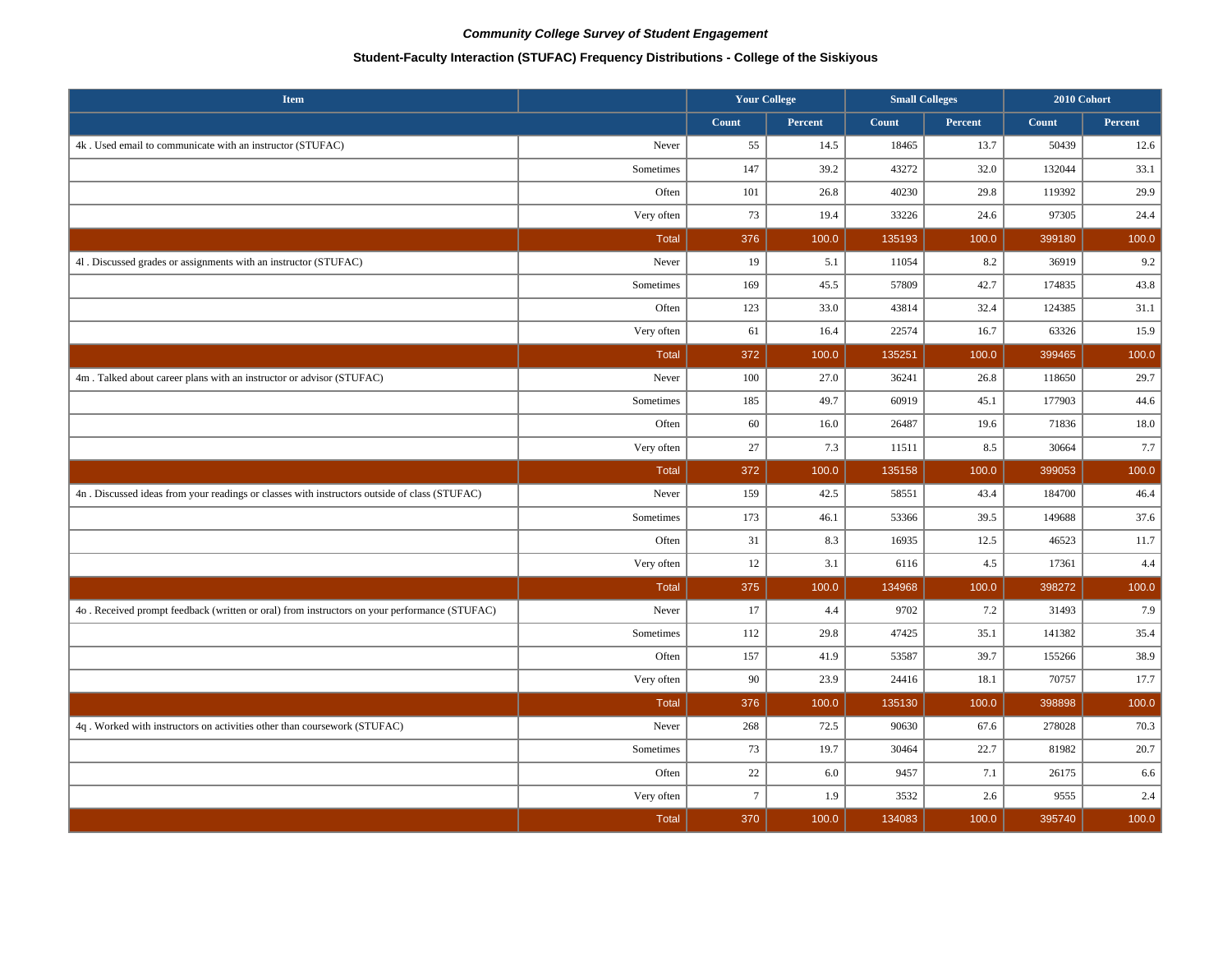# **Support for Learners (SUPPORT) Means Summary Report - College of the Siskiyous**

|                                                                                                                     |                 |              | <b>Your College</b> | <b>Small Colleges</b> |                    | 2010 Cohort |                    |  |  |
|---------------------------------------------------------------------------------------------------------------------|-----------------|--------------|---------------------|-----------------------|--------------------|-------------|--------------------|--|--|
| <b>Item</b>                                                                                                         | <b>Variable</b> | <b>Class</b> | <b>Mean</b>         | <b>Mean</b>           | <b>Effect Size</b> | <b>Mean</b> | <b>Effect Size</b> |  |  |
| 9. $1=$ Very little, 2=Some, 3=Quite a bit, 4=Very much                                                             |                 |              |                     |                       |                    |             |                    |  |  |
| How much does this college emphasize each of the following?                                                         |                 |              |                     |                       |                    |             |                    |  |  |
| b Providing the support you need to help you succeed at this college<br>(SUPPORT)                                   | <b>ENVSUPRT</b> | All Students | 2.99                | 3.01                  |                    | 2.98        |                    |  |  |
| c Encouraging contact among students from different economic, social,<br>and racial or ethnic backgrounds (SUPPORT) | <b>ENVDIVRS</b> | All Students | 2.38                | 2.47                  |                    | 2.50        |                    |  |  |
| d Helping you cope with your non-academic responsibilities (work,<br>family, etc.) (SUPPORT)                        | <b>ENVNACAD</b> | All Students | 1.83                | 1.98                  |                    | 1.95        |                    |  |  |
| e Providing the support you need to thrive socially (SUPPORT)                                                       | <b>ENVSOCAL</b> | All Students | 1.98                | 2.18                  | $-0.21*$           | 2.15        |                    |  |  |
| f Providing the financial support you need to afford your education<br>(SUPPORT)                                    | <b>FINSUPP</b>  | All Students | 2.27                | 2.54                  | $-0.26*$           | 2.46        |                    |  |  |
| 13. 1 1=Rarely/never, 2=Sometimes, 3=Often                                                                          |                 |              |                     |                       |                    |             |                    |  |  |
| How often you use the following services?                                                                           |                 |              |                     |                       |                    |             |                    |  |  |
| a Frequency: Academic advising/planning                                                                             | <b>USEACAD</b>  | All Students | 1.79                | 1.81                  |                    | 1.77        |                    |  |  |
| b Frequency: Career counseling                                                                                      | <b>USECACOU</b> | All Students | 1.46                | 1.43                  |                    | 1.43        |                    |  |  |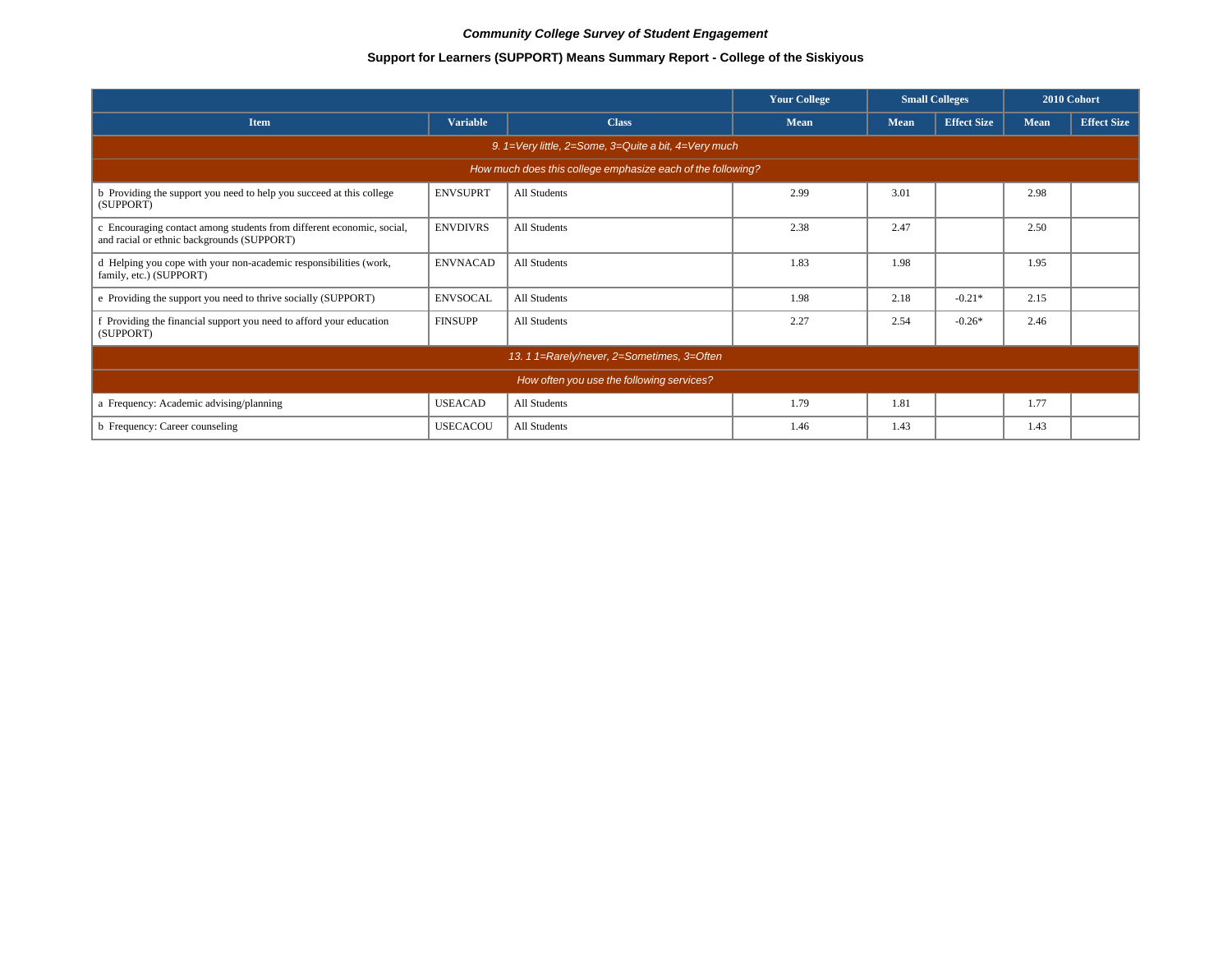# **Support for Learners (SUPPORT) Frequency Distributions - College of the Siskiyous**

| <b>Item</b>                                                                                                           |              | <b>Your College</b> |                | <b>Small Colleges</b> |                | 2010 Cohort |                |
|-----------------------------------------------------------------------------------------------------------------------|--------------|---------------------|----------------|-----------------------|----------------|-------------|----------------|
|                                                                                                                       |              | Count               | <b>Percent</b> | Count                 | <b>Percent</b> | Count       | <b>Percent</b> |
| 9b. Providing the support you need to help you succeed at this college (SUPPORT)                                      | Very little  | 16                  | 4.5            | 5955                  | 4.4            | 19085       | 4.8            |
|                                                                                                                       | Some         | 84                  | 23.2           | 29519                 | 22.0           | 90729       | 22.9           |
|                                                                                                                       | Quite a bit  | 150                 | 41.6           | 56563                 | 42.1           | 166202      | 41.9           |
|                                                                                                                       | Very much    | 111                 | 30.8           | 42226                 | 31.5           | 120347      | 30.4           |
|                                                                                                                       | Total        | 361                 | 100.0          | 134263                | 100.0          | 396363      | 100.0          |
| 9c. Encouraging contact among students from different economic, social, and racial or ethnic<br>backgrounds (SUPPORT) | Very little  | 69                  | 19.1           | 25125                 | 18.8           | 72025       | 18.2           |
|                                                                                                                       | Some         | 131                 | 36.3           | 45440                 | 34.0           | 129416      | 32.8           |
|                                                                                                                       | Quite a bit  | 116                 | 32.1           | 38293                 | 28.6           | 116226      | 29.4           |
|                                                                                                                       | Very much    | 45                  | 12.5           | 24855                 | 18.6           | 77232       | 19.6           |
|                                                                                                                       | <b>Total</b> | 361                 | 100.0          | 133713                | 100.0          | 394899      | 100.0          |
| 9d. Helping you cope with your non-academic responsibilities (work, family, etc.) (SUPPORT)                           | Very little  | 162                 | 44.9           | 50838                 | 38.0           | 157458      | 39.9           |
|                                                                                                                       | Some         | 117                 | 32.4           | 47339                 | 35.4           | 135180      | 34.2           |
|                                                                                                                       | Quite a bit  | 62                  | 17.3           | 23578                 | 17.6           | 67953       | 17.2           |
|                                                                                                                       | Very much    | 19                  | 5.4            | 12079                 | 9.0            | 34454       | 8.7            |
|                                                                                                                       | Total        | 360                 | 100.0          | 133834                | 100.0          | 395045      | 100.0          |
| 9e . Providing the support you need to thrive socially (SUPPORT)                                                      | Very little  | 125                 | 35.3           | 34791                 | 26.1           | 108434      | 27.6           |
|                                                                                                                       | Some         | 132                 | 37.2           | 53614                 | 40.2           | 156037      | 39.7           |
|                                                                                                                       | Quite a bit  | 76                  | 21.4           | 30969                 | 23.2           | 89128       | 22.7           |
|                                                                                                                       | Very much    | 22                  | 6.1            | 13849                 | 10.4           | 39527       | 10.1           |
|                                                                                                                       | Total        | 355                 | 100.0          | 133223                | 100.0          | 393126      | 100.0          |
| 9f. Providing the financial support you need to afford your education (SUPPORT)                                       | Very little  | 115                 | 31.7           | 29542                 | 22.1           | 98717       | 25.1           |
|                                                                                                                       | Some         | 99                  | 27.5           | 35359                 | 26.5           | 105235      | 26.7           |
|                                                                                                                       | Quite a bit  | 84                  | 23.4           | 35074                 | 26.3           | 97839       | 24.8           |
|                                                                                                                       | Very much    | 63                  | 17.4           | 33512                 | 25.1           | 91973       | 23.4           |
|                                                                                                                       | <b>Total</b> | 361                 | 100.0          | 133487                | 100.0          | 393764      | 100.0          |